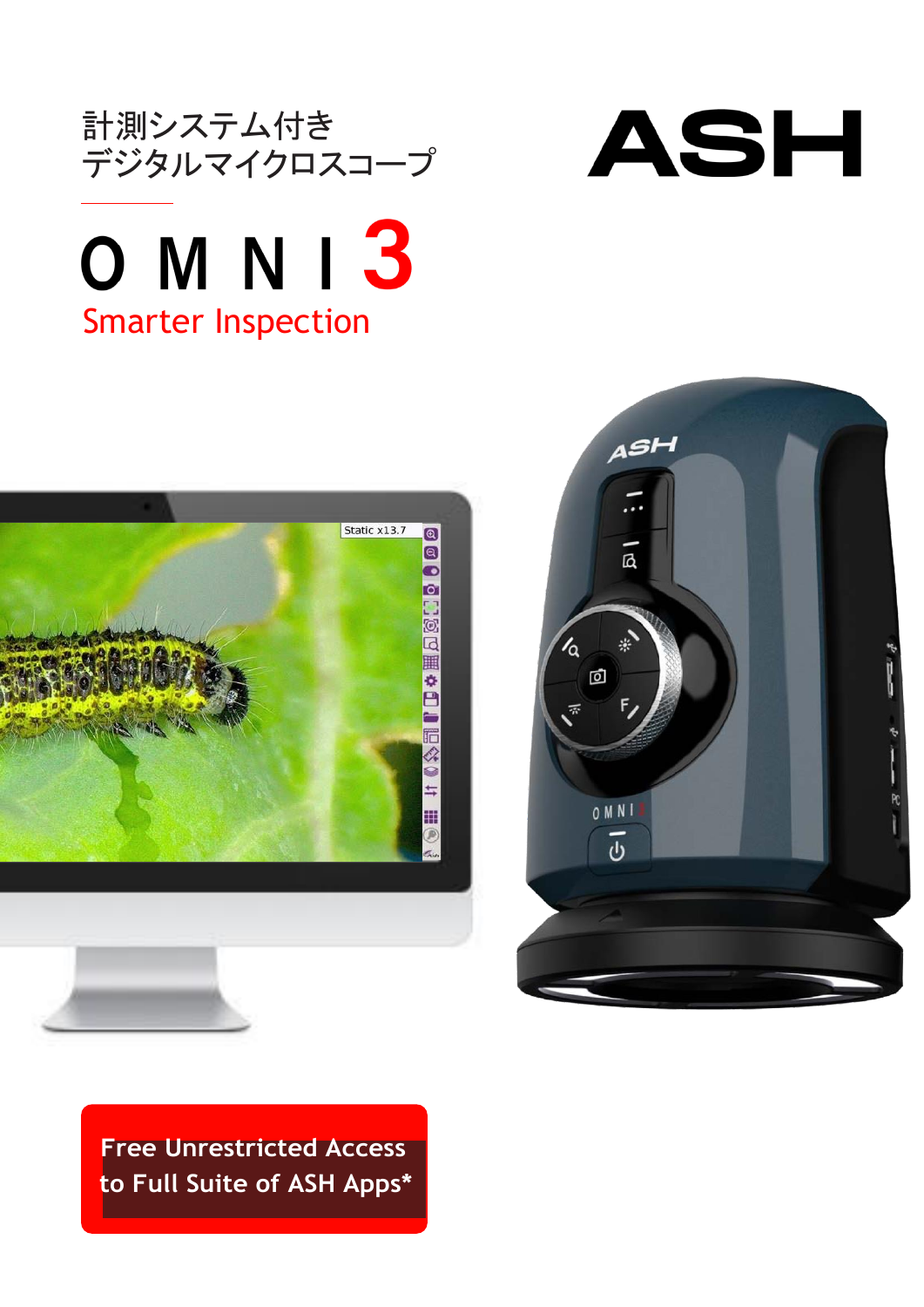

Omni 3 incorporates the AshCam+<sup>™</sup> zoom lens module with a host of new benefits for smart inspection andmeasurement.

> **Free Unrestricted Access to Full Suite of ASH Apps\***

### **PowerfulNewApps**

### Z方向測定

新しくなったOmni 3では三次元方向の測定が可能となりまし た。

これまでのX方向とY方向に加え、Omni 3 の性能をフルに活 用してすべての方向の計測がおこなえます。



### オブジェクトカウント

視野内にある物体の個数を自動で認識し、数を数えます。

作業を効率化させ、ヒューマンエラーを防ぎます。

### 色彩解析

進化したアルゴリズムにより自動で色彩の解析をおこない ます。

サンプル内の異物混入を防ぐのに役立ちます。



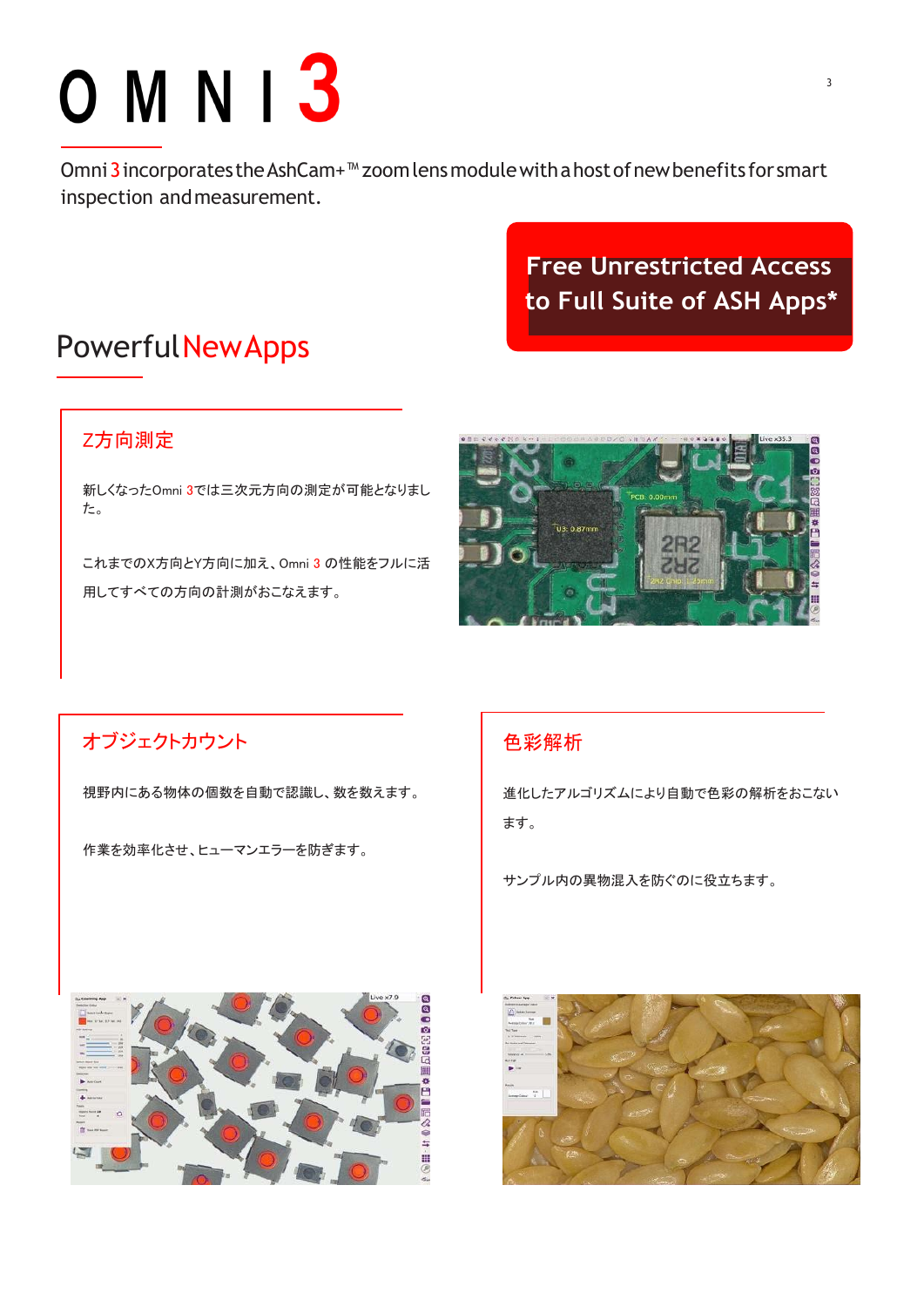### Powerful New Features and Benefits

### 素早いオートフォーカス

ステージ上の物体に対し即座にオートフォーカス。

スピーディーな処理でスムーズに作業が進みます。



### Rocker Focus

マニュアルモードを使用する場合は、画面上の"Rocker Focusボタン"をクリックすることでスタンドの高さを変えずに ピント調整が可能です。



### SpotFocus™

観察したい箇所をクリックすることで、より簡単にピント調整がお こなえます。

ヒューマンエラーを無くして精度の高い調整をすることができま す。**\***



### より高画質に進化

Ash Technologies史上最高のFull HD映像を実現。

これまで以上に鮮明で美しい映像によって解析をおこなう 事ができます。

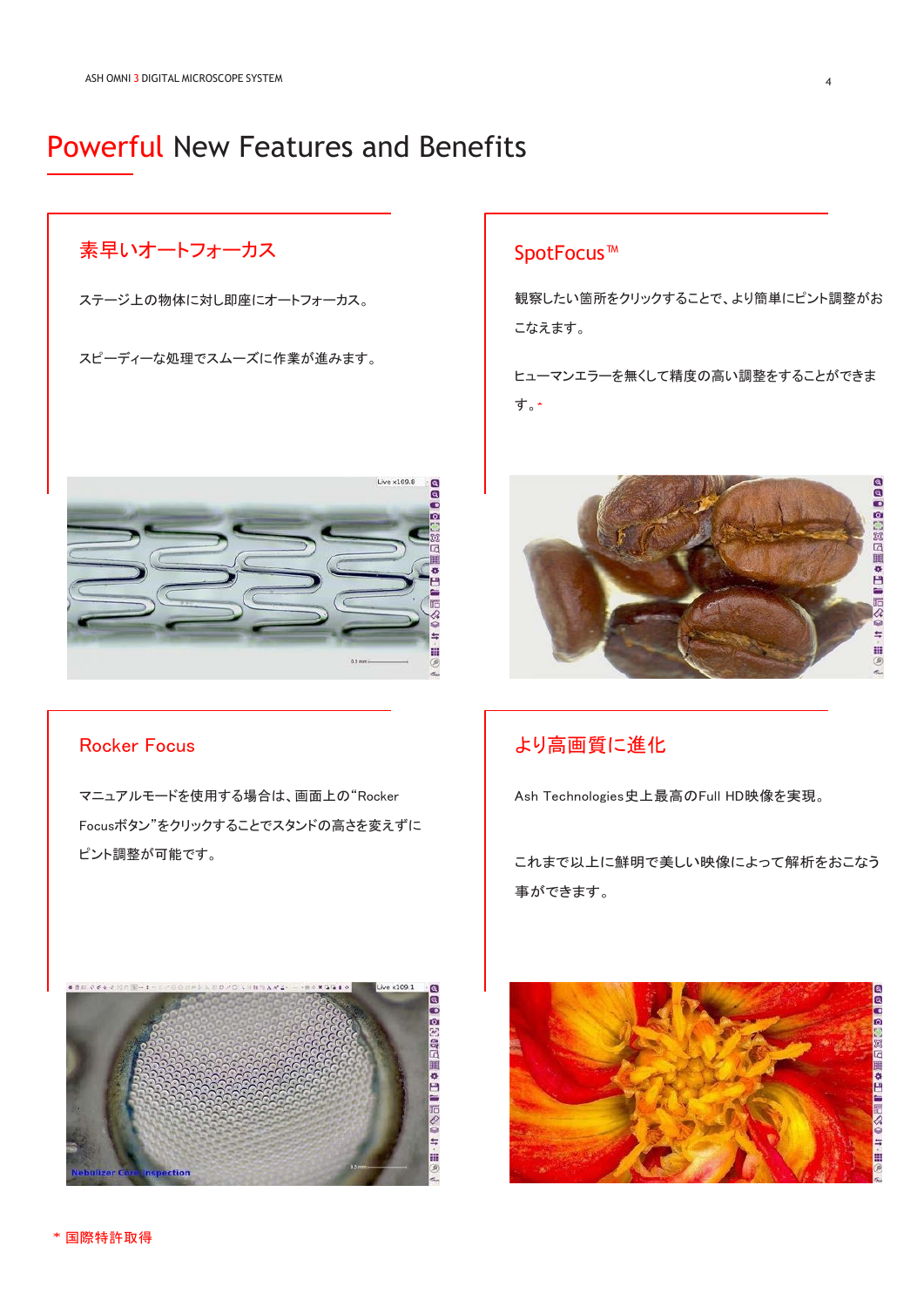### AshTruColour™

肉眼で見た鮮やかさをそのまま再現します。

### リアルタイム映像

従来製品の3倍のシャッタースピードに向上。

Omni 3は常にリアルタイムの映像を映し出します。

これまでよりもさらに快適な作業性を確保できるようになりま した。



### 高度なカメラ設定

シャープネス、コントラスト、サチュレーション、シャッタースピ ードの調整で、多様な撮影環境に対応することができます。



### さらに深い被写界深度

Omni 3は被写界深度も進化しました。

フォーカスポジションやカメラの高さを変えずにあらゆる箇所 の観測をおこなえます。



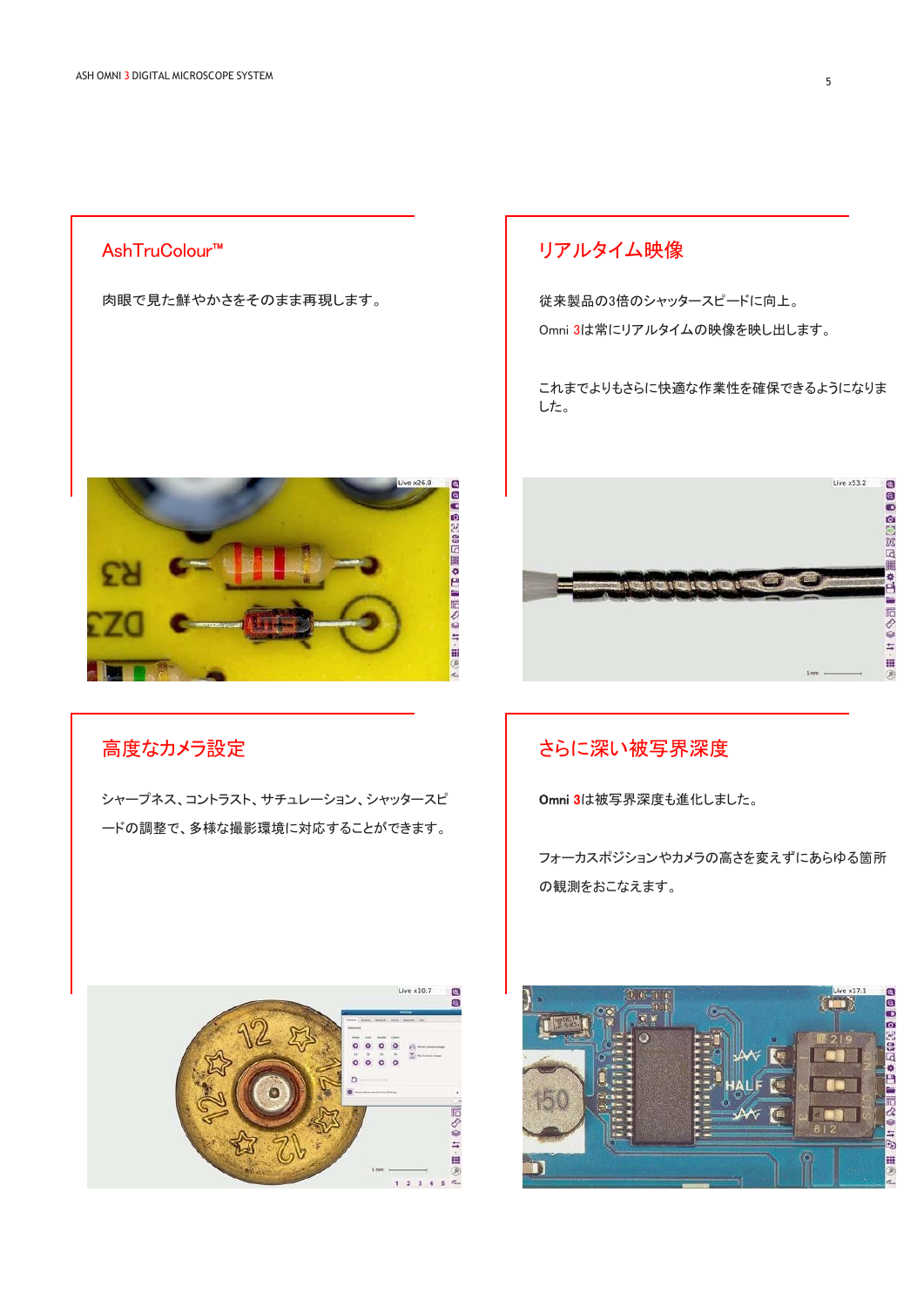# **OMNI3**

The Omni 3 maintains the following improved great apps introduced with the hugely successful Omni core app suite.



サンプルとなる画像をレイヤーとしてリアルタイムの映 像上に重ね合わせることで、瞬時に製品の状態をチェ ックできます。



合に有効です。

画像として保存します。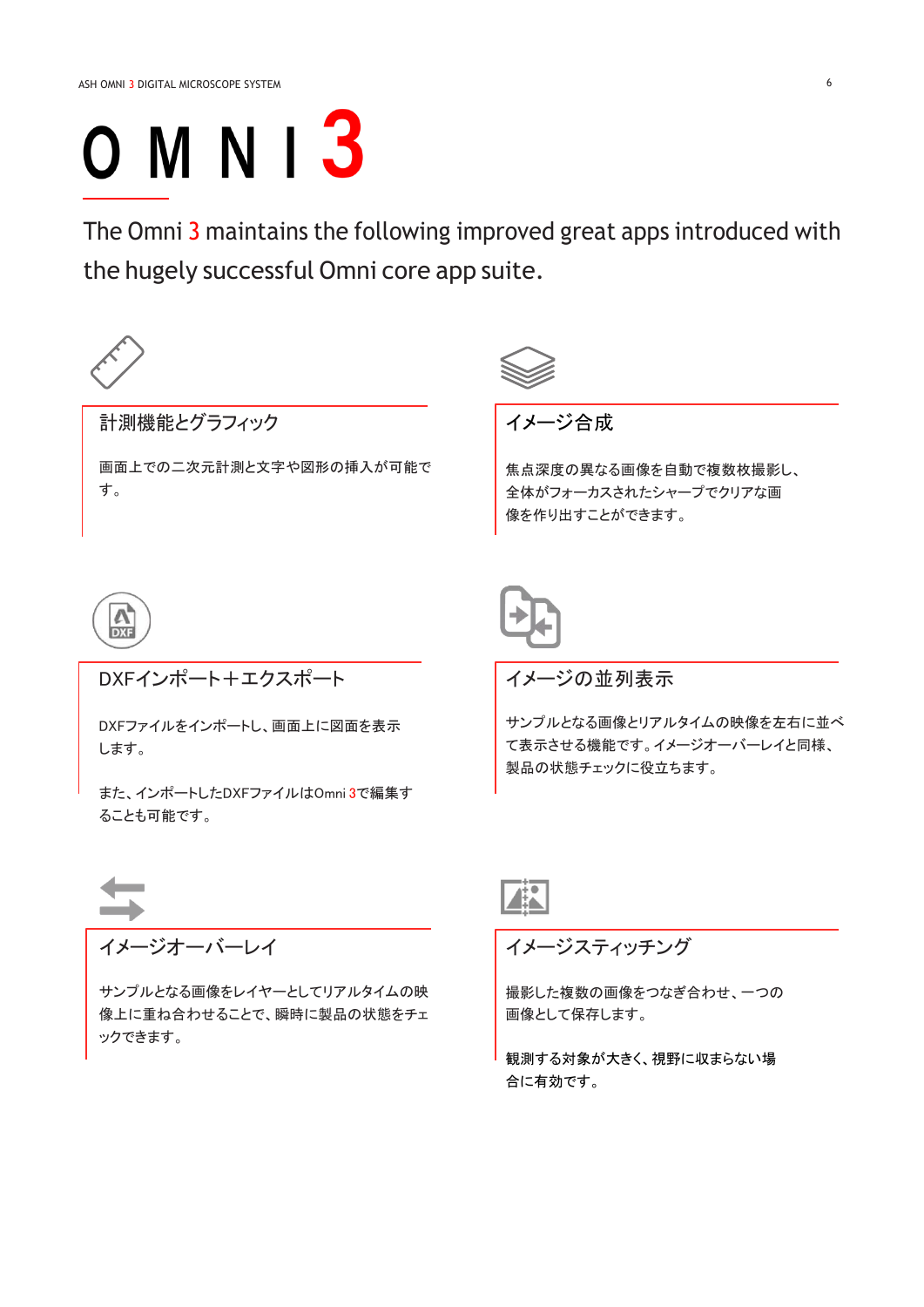## **OMNI3**

TheOmni3maintainsthefollowingimprovedgreatappsintroducedwiththe hugely successful Omni core.



AshCal™

Omni 3は出荷前に校正済み。 レンズの倍率を変えるごとに校正する必要は ありません。



RTLDC™

Real-Time Lens Distortion Correction\*機能により、 レンズ周辺部に発生するゆがみを自動で補正します。



ユーザー管理

複数のユーザーが本体にアカウントを作成するこ とができるので、作業を中断してもセキュリティー は万全です。



### 多種多様なライト

様々な状況に対応するよう、あらゆるタイプの照明 を選択できます。(リングライト、ドームライト、偏光ラ イト、UVライト)



Email

Omni 3本体から直接レポートを送れます。



ネットワークに保存

イーサネットを経由し、社内サーバーやクラウドに 直接データを保存することが可能です。



プリセットボタン

カスタマイズした設定や計測画面を保存してワン クリックで呼び出すことができます。



イメージスタンプ

日付、担当者名、倍率をスタンプとして画面 に貼り付けることができます。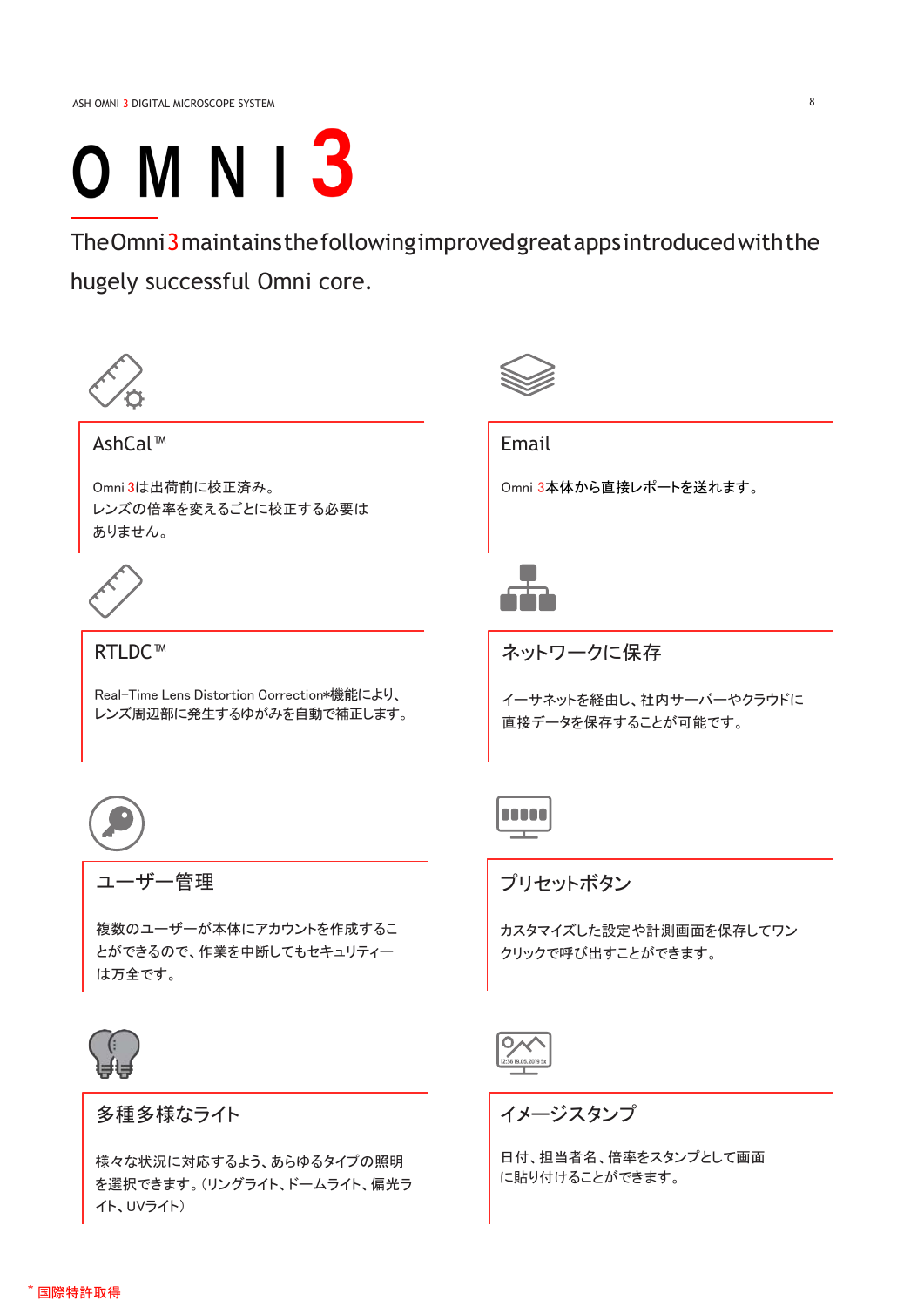





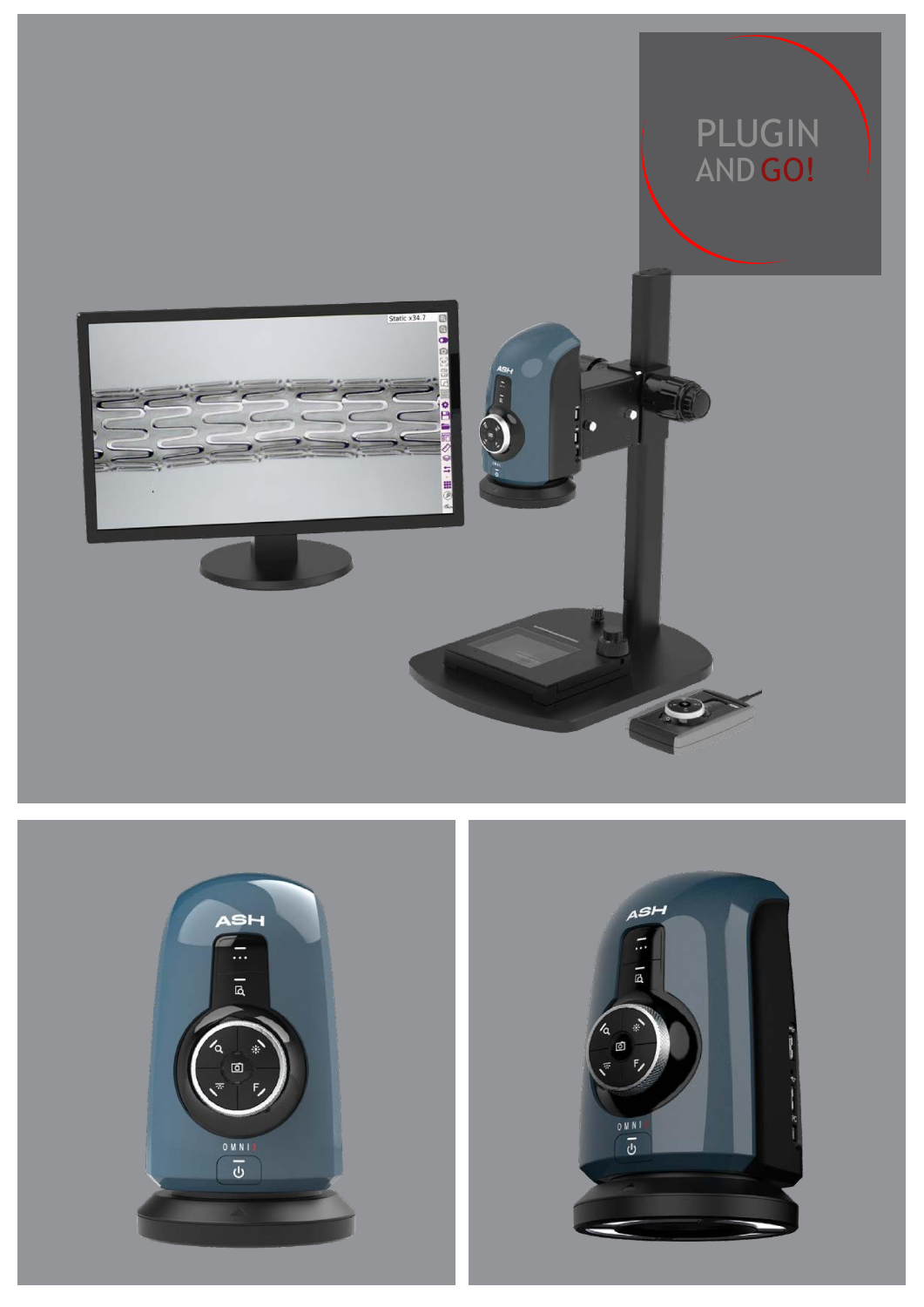ASH OMNI 3 SYSTEM COMPONENTS



## 基本システム

|        |            | 000                |             |          |
|--------|------------|--------------------|-------------|----------|
| レンズ    | ライト        | 付属品                |             |          |
| +5 レンズ | LED リングライト | ワイヤレスマウス、<br>キーボード | USBメモリスティック | HDMIケーブル |

## オプション

|                                                 |                                         | /==/                                      |                                    |   |                                |
|-------------------------------------------------|-----------------------------------------|-------------------------------------------|------------------------------------|---|--------------------------------|
| レンズ                                             | ライト                                     | コントローラー                                   | スタンド+ステージ                          |   |                                |
| +5 レンズ<br>AI 280-150                            | 拡散型LEDドームライト<br>AI 100-045              | <b>KPII External Keypad</b><br>FI 806-002 | アップライト対応<br>XY Stage<br>AI 100-011 | ₽ | アップライト付き<br>スタンド<br>AI 100-036 |
| +10 Plan 1x レンズ<br>AI 100-055                   | UV リングライト 367nm<br>AI 801-421           | <b>KIII External Keypad</b><br>FI806-003  | XY Stage<br>AI 100-010             |   | スタンド<br>AI 100-037             |
| +25 レンズ<br>AI 100-053                           | 偏光リングライト&偏光レ<br>ンズ (58mm)<br>AI 801-423 |                                           | 大型XY Stage<br>AI 100-057           |   | 多関節型スタンド<br>AI 100-039         |
| Ash 360 Rotating Viewer<br>AI801-422            |                                         | 000<br><b>OTHERS</b>                      |                                    |   | 水平移動スタンド<br>AI 100-038         |
| 偏光レンズ(Analyser)<br>AI 100-041                   |                                         | Ash PC キャプチャー<br>AI 100-052               |                                    |   |                                |
| ステージ用偏光フィルム<br>&偏光レンズ (Analyser)<br>AI801-835   |                                         | 24インチ モニター<br>AI 801-416<br>ハードキャリーケース    |                                    |   |                                |
| ステージ用偏光フィルム<br>AI801-836                        |                                         | AI 801-563                                |                                    |   |                                |
| 偏光リングライト&偏光レンズ<br>(Analyser: 58mm)<br>AI801-423 |                                         |                                           |                                    |   |                                |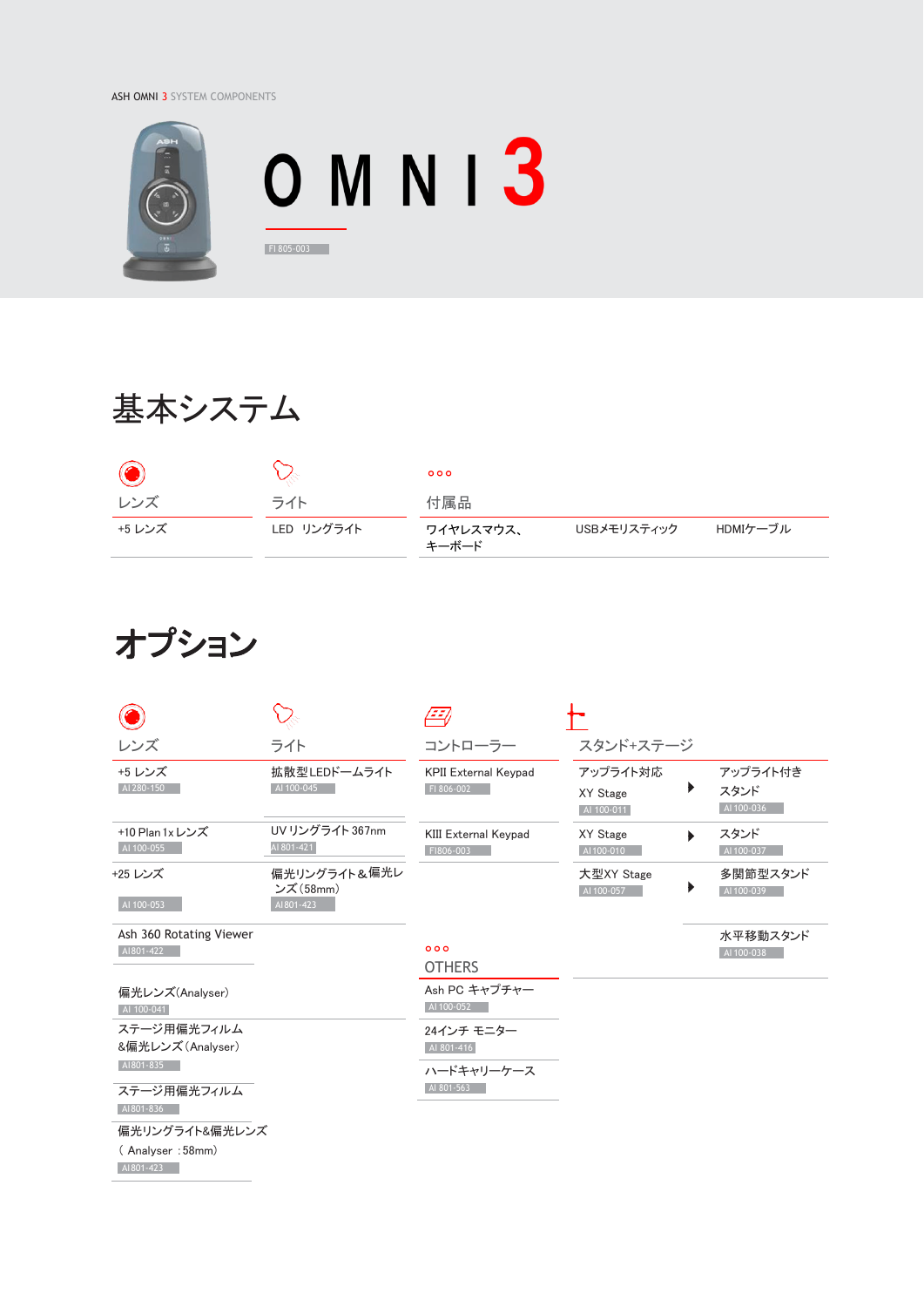ASH OMNI 3 TECHNICAL SPECIFICATIONS







### 倍率

|         | レンズタイプ     | $+5$                             | $+10$ Plan $1x$                  | $+25$                | $+50$                    |
|---------|------------|----------------------------------|----------------------------------|----------------------|--------------------------|
| 光学ズーム   | 倍率範囲 (X)   | $2.5 - 68$                       | $4.8 - 136$                      | $54.7 - 336$         | $109.4 - 673$            |
|         | X方向視野 (mm) | $200 - 7.5$                      | $76 - 3.8$                       | $9.3 - 1.5$          | $4.6 - 0.76$             |
|         | Y方向視野 (mm) | $112 - 4.2$                      | $59.5 - 2.1$                     | $5.4 - 0.85$         | $2.6 - 0.43$             |
| デジタルズーム | 倍率範囲 (X)   | $69d - 136.5d$                   | 137d - 272d                      | $337d - 673.3d$      | $674d - 1346d$           |
|         | X方向視野 (mm) | $7.5 \times 3.75$                | $3.8 \times 1.9$                 | $1.5 \times 0.75$    | $0.76 - 0.37$            |
|         | Y方向視野 (mm) | $4.2 \times 2.1$                 | $2.1 \times 1.1$                 | $0.85 \times 0.425$  | $0.43 - 0.22$            |
|         | 作業範囲 (mm)  | 195                              | 78                               | 36                   | 34                       |
|         | 被写界深度 (mm) | $80 \, \text{(min. zoom)} / 0.5$ | $35 \, \text{(min. zoom)} / 0.1$ | $0.3$ (min. zoom)/   | $0.1$ (min. zoom) / 0.05 |
|         |            | (max. optical)                   | (max. optical)                   | $0.1$ (max. optical) | (max. optical)           |
|         | 遅延 (ミリ秒)   | 20/17                            | 20/17                            | 20/17                | 20/17                    |

#### 二次元計測精度

| ・ブカノプ | ۰.        | $+10$ Plan $1x$ | +25 | $+50$ |
|-------|-----------|-----------------|-----|-------|
| 精度(%) | $+$ / $-$ | $+/-$           | -   |       |

### Z Height Range & Accuracy

| レンズタイプ        | レンジ         | 精度          |
|---------------|-------------|-------------|
| +5            | $0 - 25$ mm | $100 \mu m$ |
| $+10$ Plan 1x | $0 - 6$ mm  | $100 \mu m$ |

### 仕様

| ズームレンジ (+5 Lens) | $2.5 - 68$ (Optical) |
|------------------|----------------------|
|                  | 69d - 136.5d (Digit  |
| カメラ解像度           | 1920 x 1080 Pixels   |
| モニター接続           | HDMI / DVI           |
| モニター必要仕様         | $HD$ Ready / Full HD |
| Input / $Output$ | <b>HDMI</b> Output   |

### OMNI 3

| ズームレンジ (+5 Lens) | $2.5 - 68$ (Optical)             |
|------------------|----------------------------------|
|                  | $69d - 136.5d$ (Digital)         |
| カメラ解像度           | 1920 x 1080 Pixels               |
| モニター接続           | HDMI / DVI                       |
| モニター必要仕様         | HD Ready / Full HD (Recommended) |
| Input / Output   | <b>HDMI</b> Output               |
|                  | USB 2.0 $(4\pi$ – ト)             |
|                  | Mini USB Port                    |
|                  | General Purpose IO (3ポート)        |
|                  | DC電源24V                          |
| ストレージ            | 16GB                             |
| イメージキャプチャ        | 内蔵Storage                        |
|                  | Removable USB Image Storage      |
|                  | USB on the Go (PC Connectivity)  |
| 電源               | 24W                              |
| サイズ              | 216mm x 125mm x 136mm            |
| 重量               | 1.5kg                            |
| 動作環境             | Storage 10° C to 60° C           |
|                  | Operating 5° C to 40° C          |
|                  |                                  |

#### ストレージ

| 雷源   | 24W                            |
|------|--------------------------------|
| サイズ  | $216$ mm x $125$ mm x $136$ mm |
| 重量   | 1.5k <sub>g</sub>              |
| 動作環境 | Storage 10° C to 60° C         |
|      |                                |